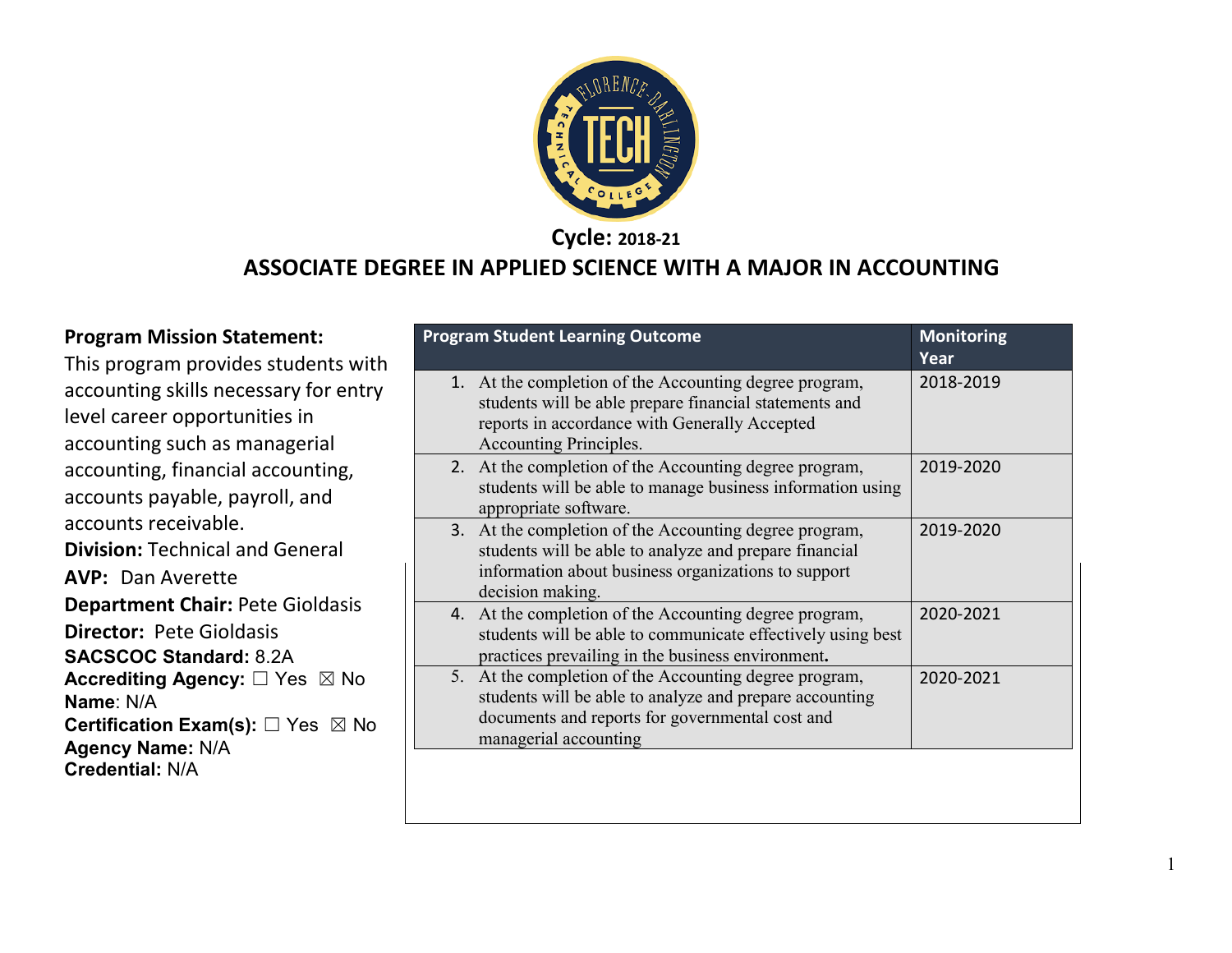## **STUDENT LEARNING OUTCOMES FOR AAS.ACC – 2018-2019**

| A. Program<br><b>Student Learning</b><br><b>Outcomes</b>                                                                                                                                                   | <b>B.</b> What<br>courses<br>are<br><b>PSLOs</b><br>Assessed.                     | C. Methods for<br><b>Outcomes</b><br><b>Assessment</b>                                                       | <b>D. Expected Level</b><br>of Program<br><b>Performance</b>                | <b>E. Data Collection</b>                                                                     | <b>F. Results</b>                                                                                                                                                                                                             | <b>G. Plan For Improvement</b>                                                                                                                                                                                                                                                                                                            |
|------------------------------------------------------------------------------------------------------------------------------------------------------------------------------------------------------------|-----------------------------------------------------------------------------------|--------------------------------------------------------------------------------------------------------------|-----------------------------------------------------------------------------|-----------------------------------------------------------------------------------------------|-------------------------------------------------------------------------------------------------------------------------------------------------------------------------------------------------------------------------------|-------------------------------------------------------------------------------------------------------------------------------------------------------------------------------------------------------------------------------------------------------------------------------------------------------------------------------------------|
| What should the<br>graduates of your<br>program be able to<br>do?                                                                                                                                          | Where do<br>you see<br>evidence<br>that the<br>student can<br>do these<br>things? | How does your<br>program evaluate<br>student/graduate<br>skills/abilities?                                   | What is the expected<br>level of student<br>performance for the<br>program? | When will you collect<br>the data needed to<br>evaluate the<br>performance of the<br>program? | What are the<br>results of the<br>evaluation?<br><b>NOTE: include</b><br>student ratio with<br>all results.                                                                                                                   | How will you use this information<br>to improve the program?                                                                                                                                                                                                                                                                              |
| At the completion of<br>the Accounting degree<br>program, students will<br>be able to prepare<br>financial statements<br>and reports in<br>accordance with<br>Generally Accepted<br>Accounting Principles. | ACC $111-$<br>Accounting<br>Concepts                                              | <b>Practice Set Test to</b><br>demonstrate the<br>ability to prepare<br>financial statements<br>and reports. | 70% of students will<br>achieve 70% or more<br>on the Practice Set<br>Test. | Spring 2019                                                                                   | 78% of students<br>(32 out of 41)<br>achieved 70% or<br>more on the<br>Practice Set Test.<br>The lowest score<br>for this artifact<br>was 8% and the<br>highest was 100%.<br>The cohort<br>average for this<br>event was 83%. | The expected level of learning was<br>met.<br>Plan for continuous improvement:<br>Continue to utilize Pearson's<br>MyAccountingLab for immediate<br>feedback to illustrate and master<br>concepts.<br>Continue to spend class time on<br>the ACC 111 Practice Set to<br>monitor individual progress and<br>provide instructional support. |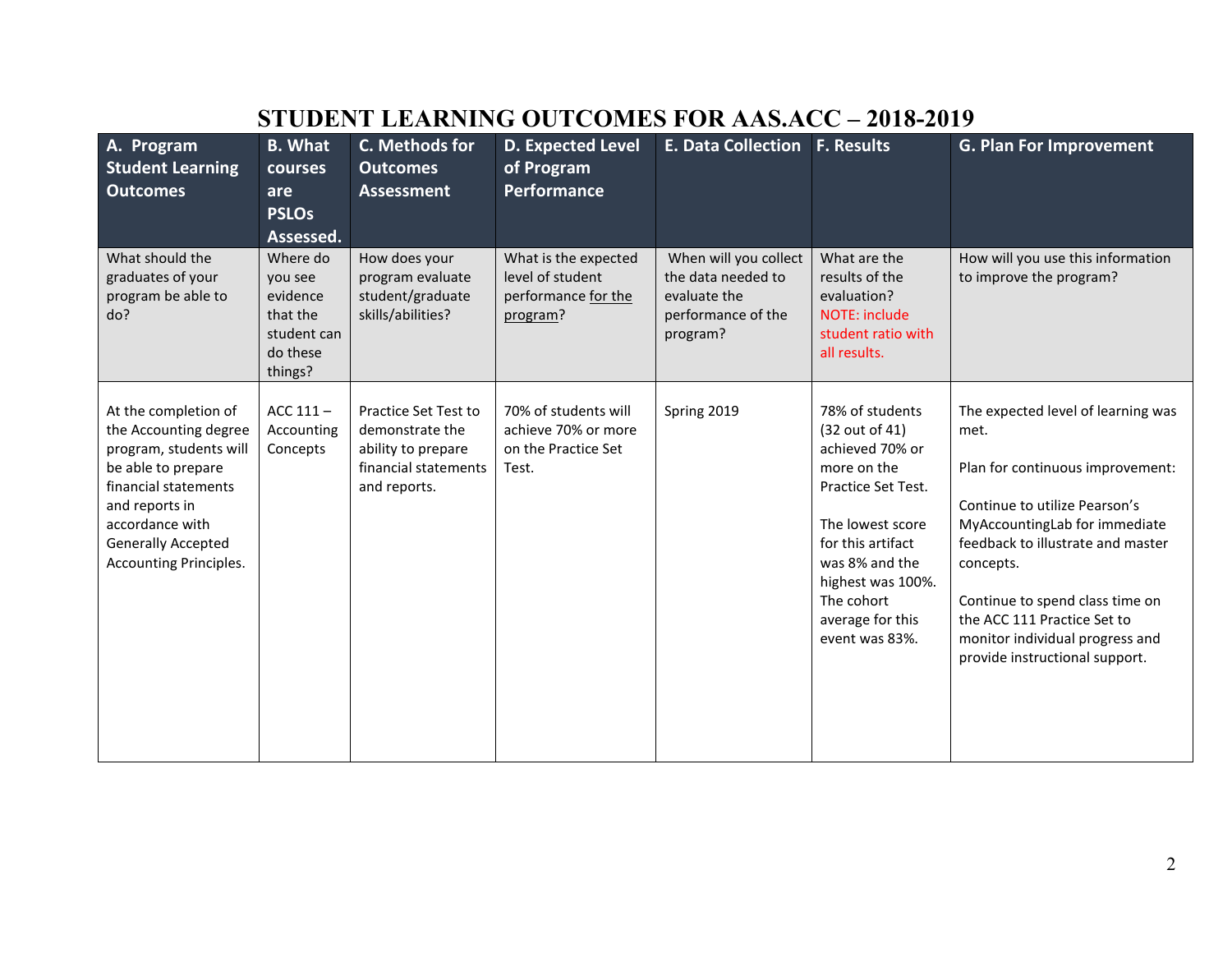## **STUDENT LEARNING OUTCOMES FOR AAS.ACC – 2019-2020**

| A. Program<br><b>Student Learning</b><br><b>Outcomes</b>                                                                                                  | <b>B. What</b><br>courses are<br><b>PSLOs</b><br>Assessed.                     | C. Methods for<br><b>Outcomes</b><br><b>Assessment</b>                                                                    | <b>D. Expected Level</b><br>of Program<br><b>Performance</b>                                  | <b>E. Data Collection F. Results</b>                                                          |                                                                                                                                                                                                                                                    | <b>G. Plan For Improvement</b>                                                                                                                                                                                                              |
|-----------------------------------------------------------------------------------------------------------------------------------------------------------|--------------------------------------------------------------------------------|---------------------------------------------------------------------------------------------------------------------------|-----------------------------------------------------------------------------------------------|-----------------------------------------------------------------------------------------------|----------------------------------------------------------------------------------------------------------------------------------------------------------------------------------------------------------------------------------------------------|---------------------------------------------------------------------------------------------------------------------------------------------------------------------------------------------------------------------------------------------|
| What should the<br>graduates of your<br>program be able to<br>do?                                                                                         | Where do<br>you see<br>evidence that<br>the student<br>can do these<br>things? | How does your<br>program evaluate<br>student/graduate<br>skills/abilities?                                                | What is the expected<br>level of student<br>performance for the<br>program?                   | When will you<br>collect the data<br>needed to evaluate<br>the performance of<br>the program? | What are the<br>results of the<br>evaluation?<br>NOTE: include<br>student ratio with<br>all results.                                                                                                                                               | How will you use this information<br>to improve the program?                                                                                                                                                                                |
| At the completion of<br>the Accounting<br>degree program,<br>students will be able<br>to manage business<br>information using<br>appropriate<br>software. | ACC 240 -<br>Computerized<br>Accounting                                        | <b>Production Report</b><br>to demonstrate<br>how to use<br>appropriate<br>software to manage<br>business<br>information. | 71% of the students<br>will achieve a grade of<br>70% or higher for this<br>learning outcome. | Spring 2020                                                                                   | 100 % of the<br>students (11 out of<br>11) earned a grade<br>of 70% or higher<br>on the production<br>report.<br>The lowest score<br>for this artifact<br>was 70% and the<br>highest was 100%.<br>The cohort<br>average for this<br>event was 91%. | The expected level of learning was<br>met.<br>Plan for continuous improvement:<br>Schedule at least one optional<br>virtual meeting for students to<br>review the project.<br>Add a mid-term assessment for<br>evaluating student progress. |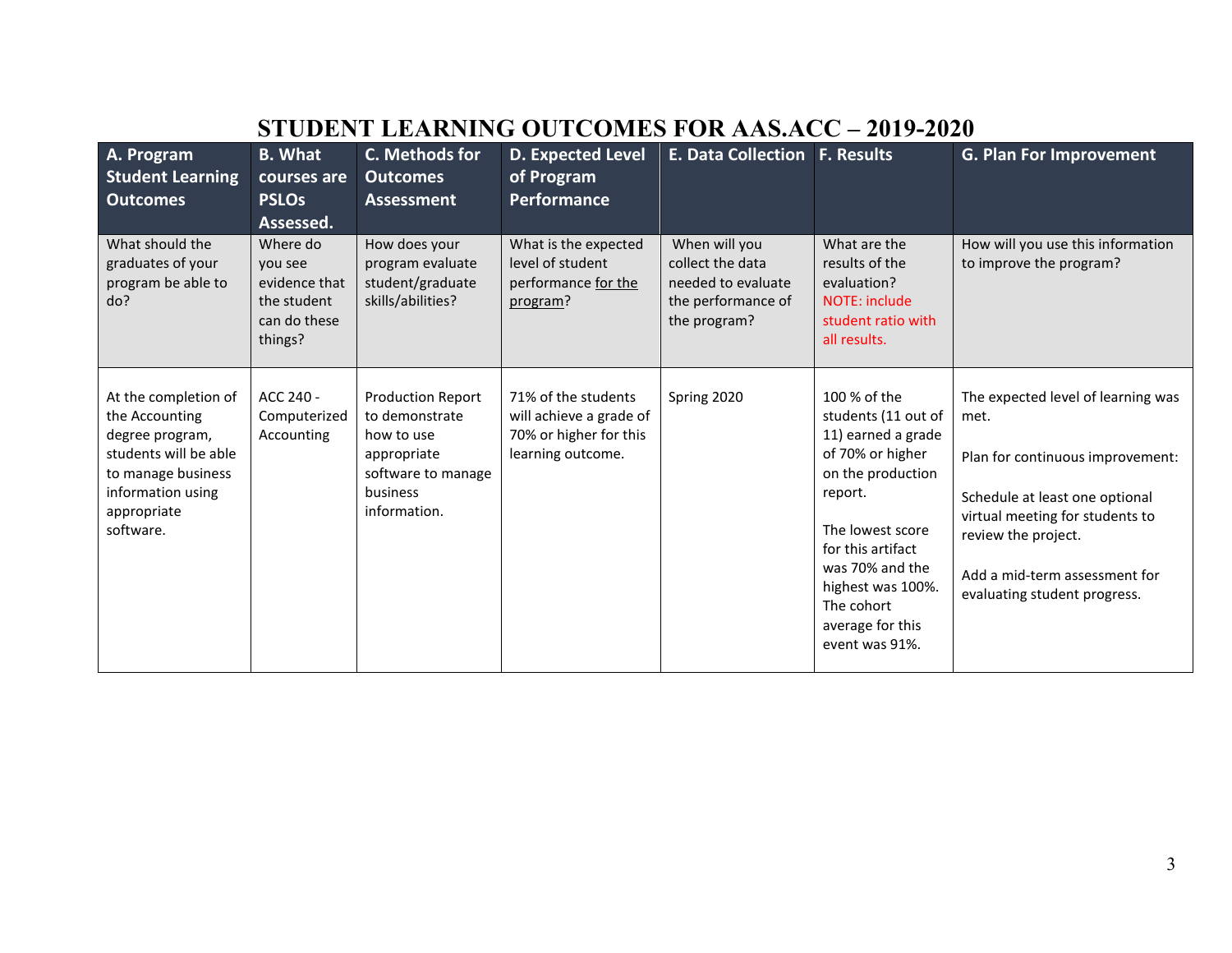| A. Program<br><b>Student Learning</b><br><b>Outcomes</b>                                                                                                                                                      | <b>B.</b> What<br>courses are<br><b>PSLOs</b><br>Assessed.                     | C. Methods for<br><b>Outcomes</b><br><b>Assessment</b>                                                                                                                        | <b>D. Expected Level</b><br>of Program<br><b>Performance</b>                                  | E. Data<br><b>Collection</b>                                                                  | <b>F. Results</b>                                                                                                                                                                                                                 | <b>G. Plan For Improvement</b>                                                                                                                                                                                                                                                                                                            |
|---------------------------------------------------------------------------------------------------------------------------------------------------------------------------------------------------------------|--------------------------------------------------------------------------------|-------------------------------------------------------------------------------------------------------------------------------------------------------------------------------|-----------------------------------------------------------------------------------------------|-----------------------------------------------------------------------------------------------|-----------------------------------------------------------------------------------------------------------------------------------------------------------------------------------------------------------------------------------|-------------------------------------------------------------------------------------------------------------------------------------------------------------------------------------------------------------------------------------------------------------------------------------------------------------------------------------------|
| What should the<br>graduates of your<br>program be able to<br>do?                                                                                                                                             | Where do you<br>see evidence<br>that the<br>student can<br>do these<br>things? | How does your<br>program evaluate<br>student/graduate<br>skills/abilities?                                                                                                    | What is the expected<br>level of student<br>performance for the<br>program?                   | When will you collect<br>the data needed to<br>evaluate the<br>performance of the<br>program? | What are the<br>results of the<br>evaluation?<br>NOTE: include<br>student ratio with<br>all results.                                                                                                                              | How will you use this information<br>to improve the program?                                                                                                                                                                                                                                                                              |
| At the completion of<br>the Accounting<br>degree program,<br>students will be able<br>to analyze and<br>prepare financial<br>information about<br>business<br>organizations to<br>support decision<br>making. | ACC 112 -<br>Organizational<br>Accounting                                      | Practice Set Test to<br>demonstrate the<br>ability to analyze<br>and prepare<br>financial<br>information about<br>business<br>organizations to<br>support decision<br>making. | 71% of the students<br>will achieve a grade of<br>70% or higher for this<br>learning outcome. | Fall 2019 and Spring<br>2020                                                                  | 77% of the<br>students 34 out of<br>44) earned 70% or<br>higher on the<br>Practice Set Test.<br>The lowest score<br>for this artifact<br>was 22% and the<br>highest was 100%.<br>The cohort<br>average for this<br>event was 80%. | The expected level of learning was<br>met.<br>Plan for continuous improvement:<br>Continue to utilize Pearson's<br>MyAccountingLab for immediate<br>feedback to illustrate and master<br>concepts.<br>Continue to spend class time on<br>the ACC 112 Practice Set to<br>monitor individual progress and<br>provide instructional support. |

# **STUDENT LEARNING OUTCOMES FOR AAS.ACC – 2019-2020**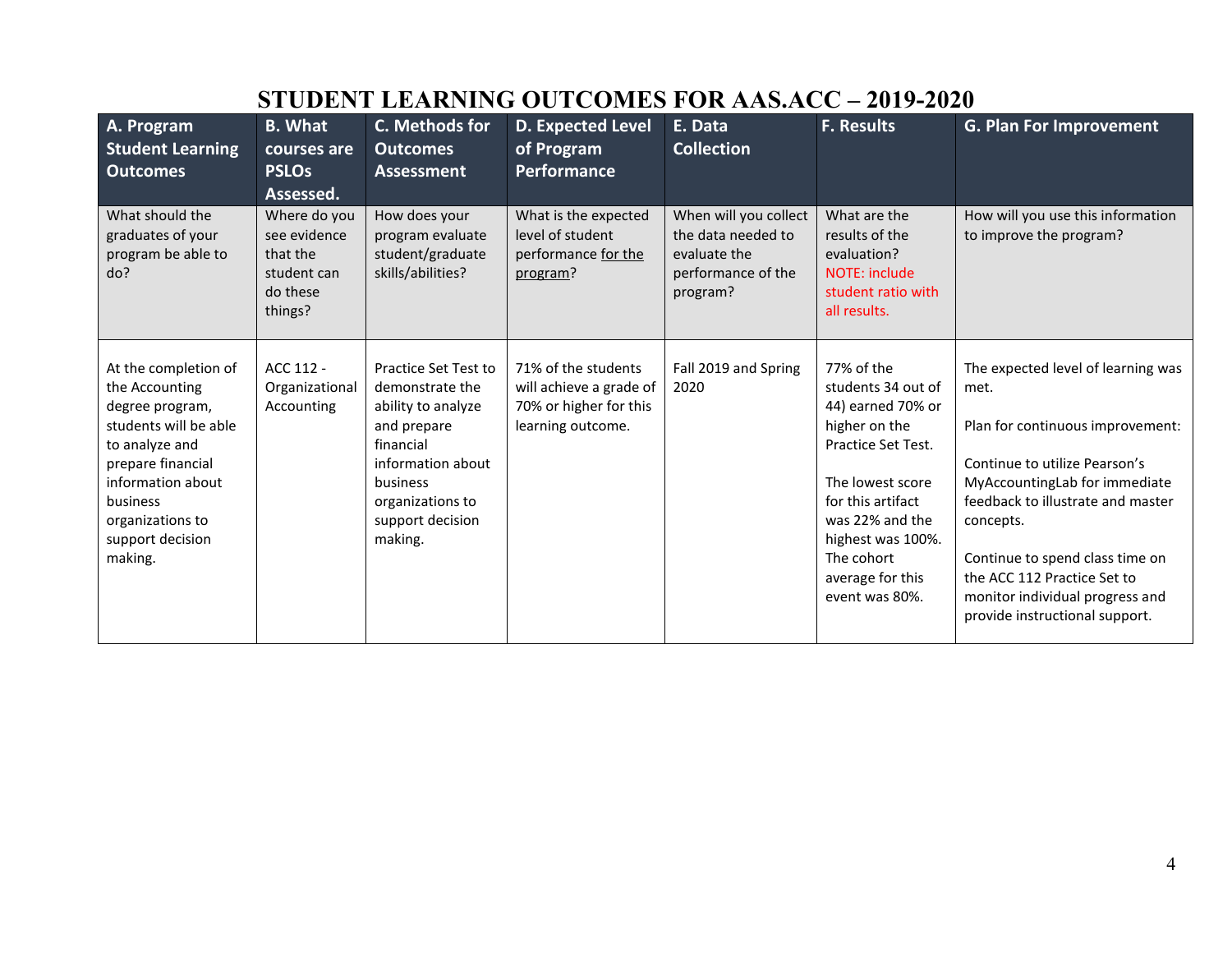| A. Program<br><b>Student Learning</b><br><b>Outcomes</b>                                                                                                                                  | <b>B.</b> What<br>courses are<br><b>PSLOs</b><br>Assessed.                     | C. Methods for<br><b>Outcomes</b><br><b>Assessment</b>                                                                                 | <b>D. Expected Level</b><br>of Program<br><b>Performance</b>                                                                                                                                                                                                                                                              | E. Data<br><b>Collection</b>                                                                  | <b>F. Results</b>                                                                                                                                                                                                            | <b>G. Plan For Improvement</b>                                                                                                                                                                                                                                                                                                                                    |
|-------------------------------------------------------------------------------------------------------------------------------------------------------------------------------------------|--------------------------------------------------------------------------------|----------------------------------------------------------------------------------------------------------------------------------------|---------------------------------------------------------------------------------------------------------------------------------------------------------------------------------------------------------------------------------------------------------------------------------------------------------------------------|-----------------------------------------------------------------------------------------------|------------------------------------------------------------------------------------------------------------------------------------------------------------------------------------------------------------------------------|-------------------------------------------------------------------------------------------------------------------------------------------------------------------------------------------------------------------------------------------------------------------------------------------------------------------------------------------------------------------|
| What should the<br>graduates of your<br>program be able to<br>do?                                                                                                                         | Where do you<br>see evidence<br>that the<br>student can<br>do these<br>things? | How does your<br>program evaluate<br>student/graduate<br>skills/abilities?                                                             | What is the expected<br>level of student<br>performance for the<br>program?                                                                                                                                                                                                                                               | When will you collect<br>the data needed to<br>evaluate the<br>performance of the<br>program? | What are the<br>results of the<br>evaluation?<br>NOTE: include<br>student ratio with<br>all results.                                                                                                                         | How will you use this information<br>to improve the program?                                                                                                                                                                                                                                                                                                      |
| At the completion of<br>the Accounting<br>degree program,<br>students will be able<br>to communicate<br>effectively using best<br>practices prevailing in<br>the business<br>environment. | <b>BUS 101-</b><br>Introduction<br>to Business                                 | Students in BUS<br>101 will complete a<br>communication<br>paper which<br>demonstrates<br>these best<br>practices of<br>collaboration. | 70% of the BUS 101<br>students during the<br>fall semester will<br>successfully complete<br>a paper that<br>demonstrates<br>effective<br>communication with<br>a 70% or higher.<br>Students will be<br>required to apply<br>grammatical skills as<br>well as the ability to<br>be persuasive with<br>the content of their | <b>Fall 2020</b>                                                                              | 94% of students<br>(46 out of 49)<br>made 70% or<br>higher on<br>Communication<br>paper.<br>The lowest score<br>for this artifact<br>was 0% and the<br>highest was 100%.<br>The cohort<br>average for this<br>event was 87%. | The expected level of learning was<br>exceeded by a considerable<br>amount. The faculty will increase<br>the benchmark to make on the<br>paper from 70% to 80%.<br>Plan for continuous improvement:<br>Have students turn in their paper<br>topic early.<br>Submit an outline of their papers.<br>Turn in their work by an early due<br>date to receive feedback. |

essay in a business

setting.

### **STUDENT LEARNING OUTCOMES FOR AAS.ACC – 2020-2021**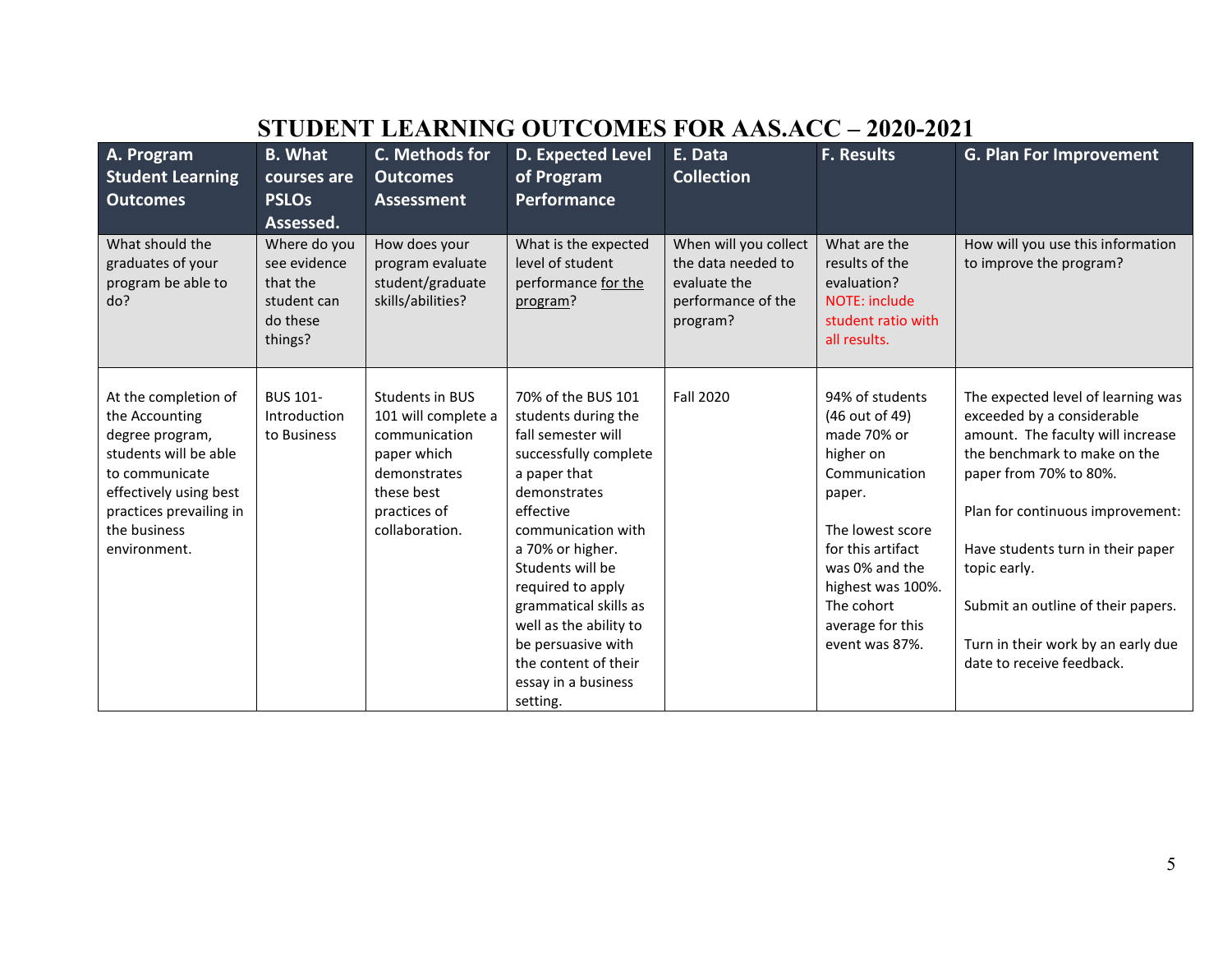| A. Program<br><b>Student Learning</b><br><b>Outcomes</b>                                                                                                                                                         | <b>B.</b> What<br>courses are<br><b>PSLOs</b><br>Assessed.                     | C. Methods for<br><b>Outcomes</b><br><b>Assessment</b>                                                                                                                                                                                         | D. Expected Level<br>of Program<br><b>Performance</b>                                                                                                                                                                                                                                                                                             | E. Data<br><b>Collection</b>                                                                  | <b>F. Results</b>                                                                                                                                                                                                                                  | <b>G. Plan For Improvement</b>                                                                                                                                                                                                                                                                                                                               |
|------------------------------------------------------------------------------------------------------------------------------------------------------------------------------------------------------------------|--------------------------------------------------------------------------------|------------------------------------------------------------------------------------------------------------------------------------------------------------------------------------------------------------------------------------------------|---------------------------------------------------------------------------------------------------------------------------------------------------------------------------------------------------------------------------------------------------------------------------------------------------------------------------------------------------|-----------------------------------------------------------------------------------------------|----------------------------------------------------------------------------------------------------------------------------------------------------------------------------------------------------------------------------------------------------|--------------------------------------------------------------------------------------------------------------------------------------------------------------------------------------------------------------------------------------------------------------------------------------------------------------------------------------------------------------|
| What should the<br>graduates of your<br>program be able to<br>do?                                                                                                                                                | Where do you<br>see evidence<br>that the<br>student can<br>do these<br>things? | How does your<br>program evaluate<br>student/graduate<br>skills/abilities?                                                                                                                                                                     | What is the expected<br>level of student<br>performance for the<br>program?                                                                                                                                                                                                                                                                       | When will you collect<br>the data needed to<br>evaluate the<br>performance of the<br>program? | What are the<br>results of the<br>evaluation?<br>NOTE: include<br>student ratio with<br>all results.                                                                                                                                               | How will you use this information<br>to improve the program?                                                                                                                                                                                                                                                                                                 |
| At the completion of<br>the Accounting<br>degree program,<br>students will be able<br>to analyze and<br>prepare accounting<br>documents and<br>reports for<br>governmental cost<br>and managerial<br>accounting. | ACC 265 -<br>Not-For-Profit<br>Accounting                                      | Students in ACC<br>265 will complete a<br>comprehensive<br>government<br>statement project<br>to demonstrate<br>how to analyze and<br>prepare accounting<br>documents and<br>reports for<br>governmental cost<br>and managerial<br>accounting. | 75% of the ACC 265<br>students during the<br><b>Fall Semester will</b><br>successfully complete<br>the comprehensive<br>government<br>statement project<br>that demonstrates<br>the ability to analyze<br>and prepare<br>accounting<br>documents and<br>reports for<br>governmental cost<br>and managerial<br>accounting with a<br>70% or higher. | <b>Fall 2020</b>                                                                              | 8% of students (1<br>out of 12) made a<br>70% or higher on<br>Comprehensive<br>government<br>statement project.<br>The lowest score<br>for this artifact<br>was 10% and the<br>highest was 89%.<br>The cohort<br>average for this<br>event was 51% | The benchmark for the<br>assessment was not met. The<br>Plan for improvement consists of:<br>improving the ACC 265<br>Comprehensive Government<br>Project's grade by the following:<br>20% more class time will be used<br>to work on the project and break<br>the evaluation up into sections<br>taken throughout the semester<br>instead of one huge exam. |

# **STUDENT LEARNING OUTCOMES FOR AAS.ACC – 2020-2021**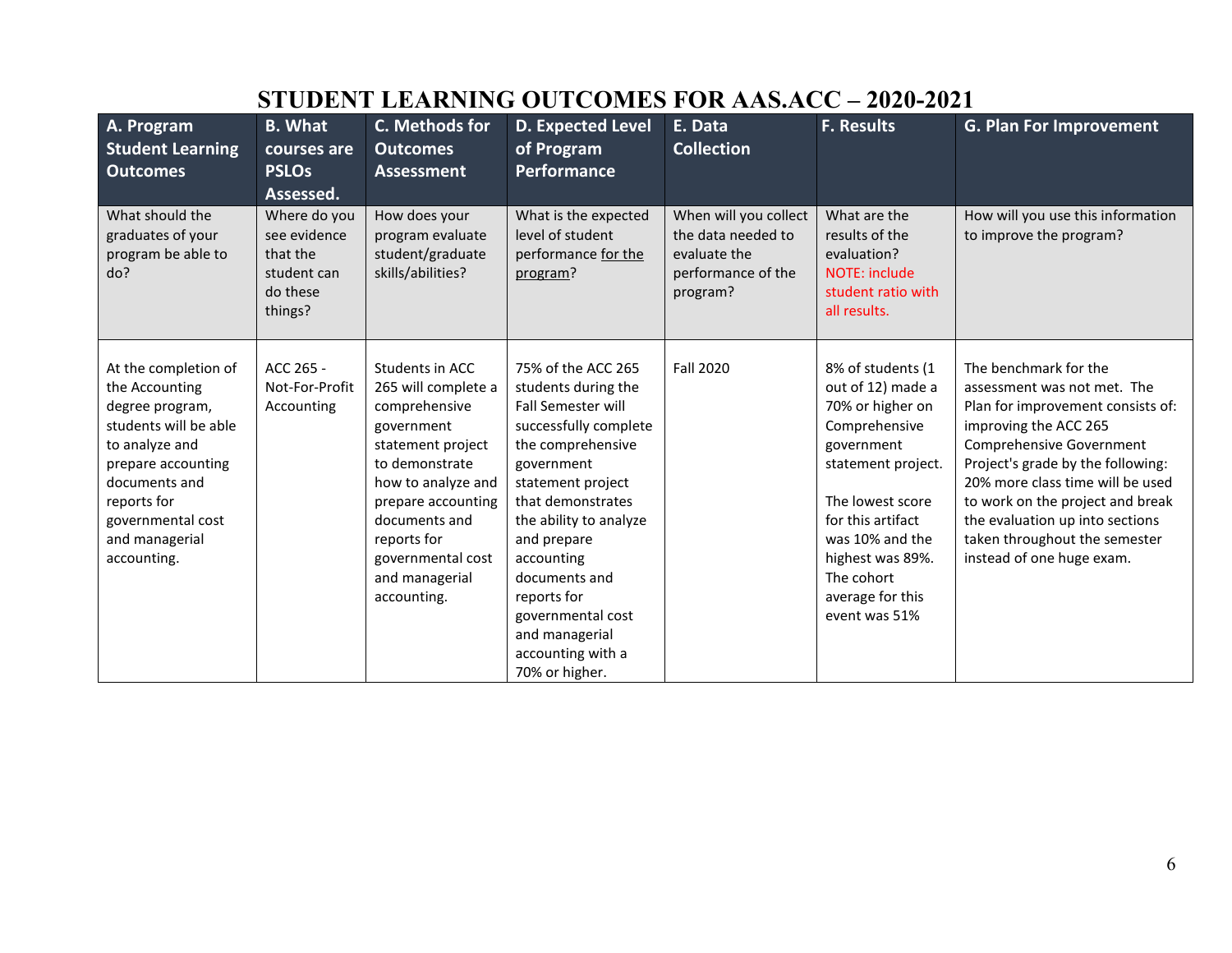### **CONTINUOUS STUDENT IMPROVEMENT**

#### **This Cycle's Results and Comparison to Last Cycle's and Recommended Actions:**

The faculty worked on continuous improvement goals from 2018 to 2021. In terms of the PSLOs, 4 out of 5 PSLOs met the threshold set by the College and we are excited to work hard during the 2021-2024 years in order to improve the same goals set up the department and the College. Only one of the PSLOs (PSLO 5) did not meet the set goal and that had a lot to do with the on-going pandemic and the adaptions many students had to make in order transition into the virtual/online environment. The faculty has learned a lot of new information and how to improve during these circumstances and we anticipate that the four already met goals will remain high in the new three years and the PSLO 5 that did not meet the goal this year will show improvements due to more time devoted to the project and the large assessment being divided into smaller more frequent assessments.

In order to improve the effectiveness of the teaching of the ACC 111 and ACC 112, the instructor uses the homework assignments to identify students' weaknesses. By having a better understanding where students need help, the instructor has been more effective in preparing the students for their Practice Set. The Practice Set is a cumulative test for the course.

During these past three years, the department has made a few changes to streamline and enhanced this degree for higher success rates. We have partnered with 4 four-year universities through articulation agreements where our classes can now transfer. We also have put in place semester layouts including the summer where classes are now offered when they are scheduled only. We have added more transfer courses in this Degree such as BUS 101 (Introduction to Business) and CPT 170 (Micro Computer Applications). We also have added the ACC 124 class (Individual Tax Procedures) since we were missing a Tax classes. We took the recommendation of our Advisory and DACUM committees and added more Excel into our program with the addition of the MGT 206 (Managing Spreadsheets) class.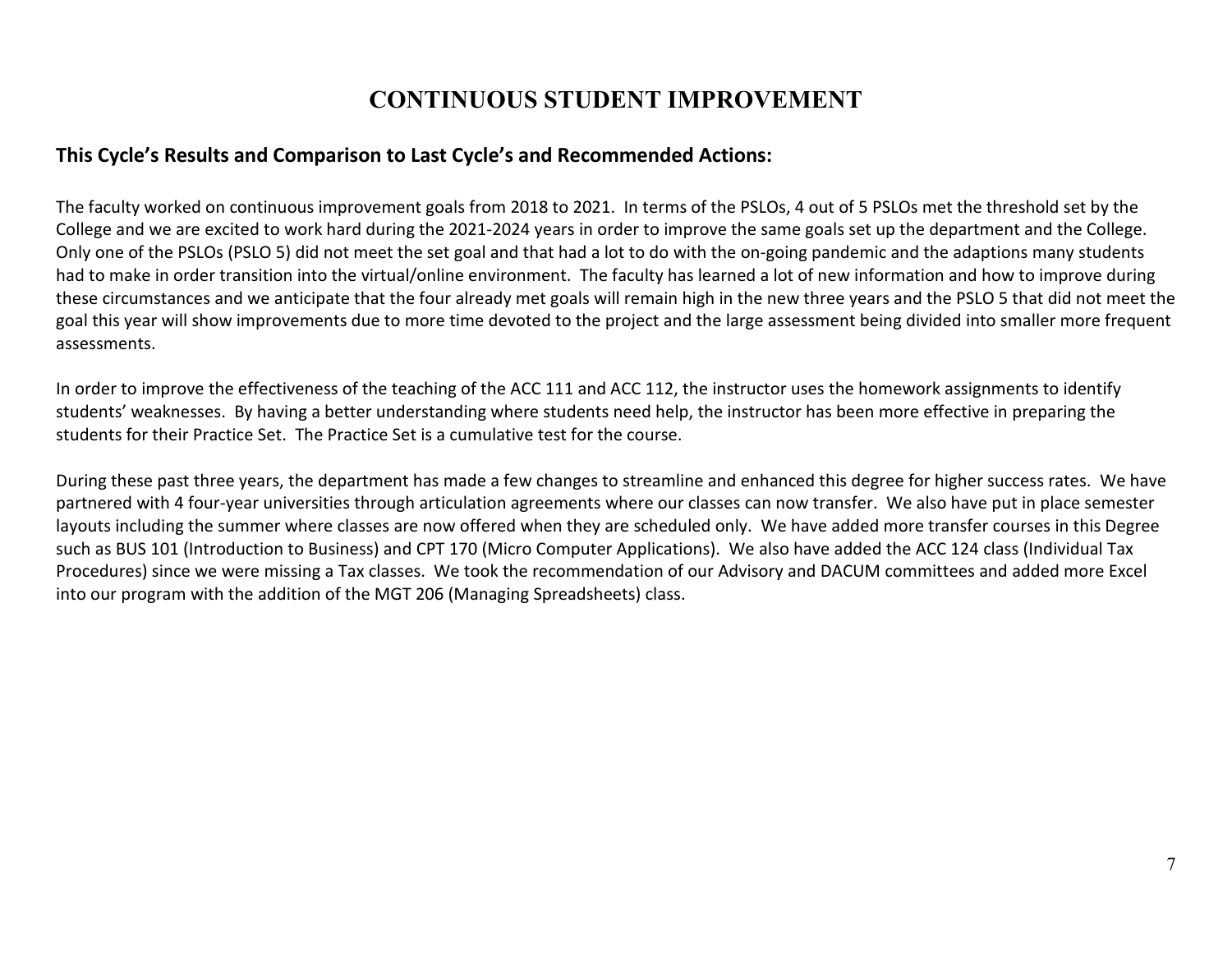#### **PROGRAM VITAL STATISTICS**

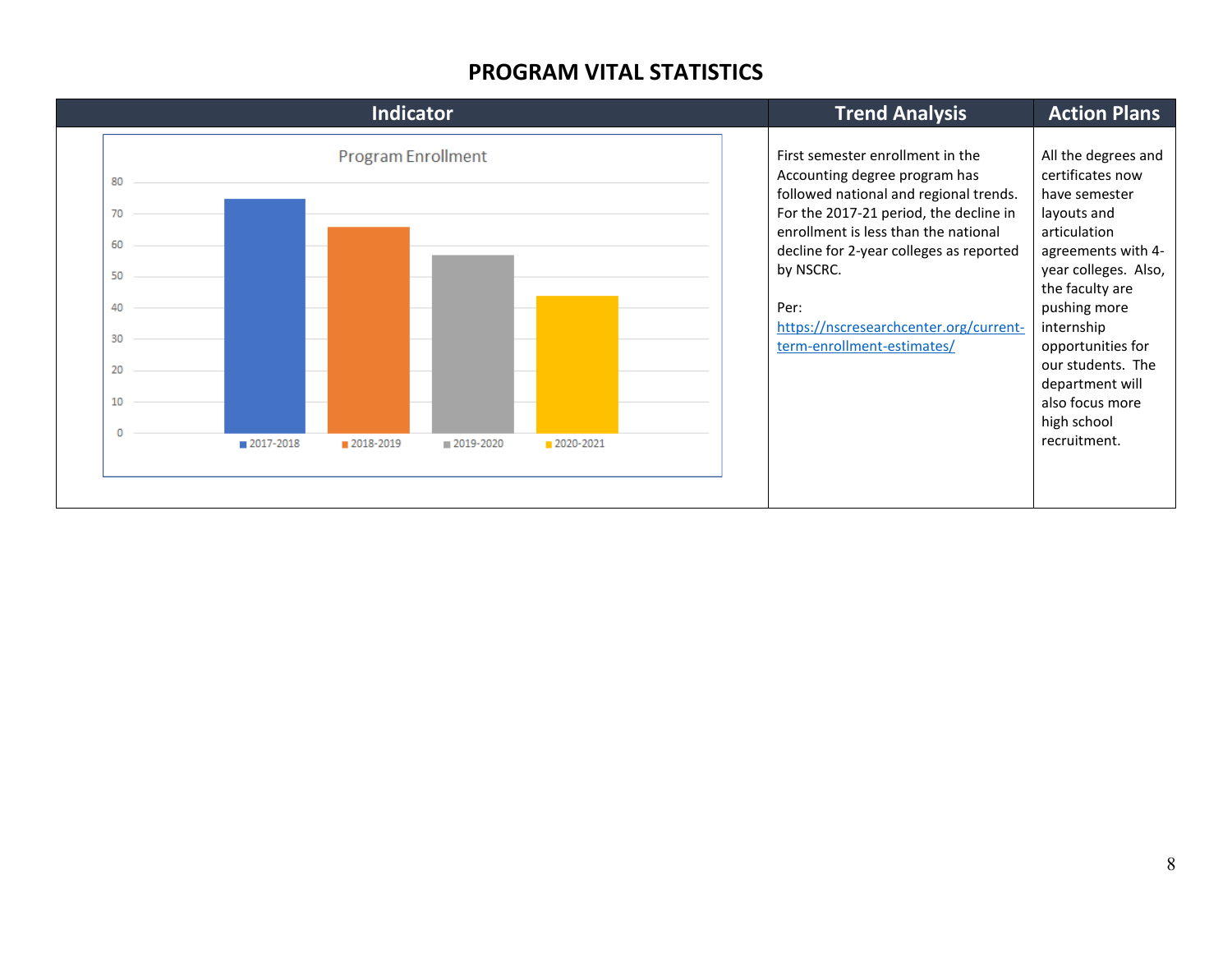| According to this chart, fall to spring<br>retention has been going up the last<br>four years due to appreciative<br>advising. | Faculty will<br>continue to use<br>appreciative      |
|--------------------------------------------------------------------------------------------------------------------------------|------------------------------------------------------|
|                                                                                                                                | advising for<br>students during<br>future semesters. |
|                                                                                                                                |                                                      |
|                                                                                                                                |                                                      |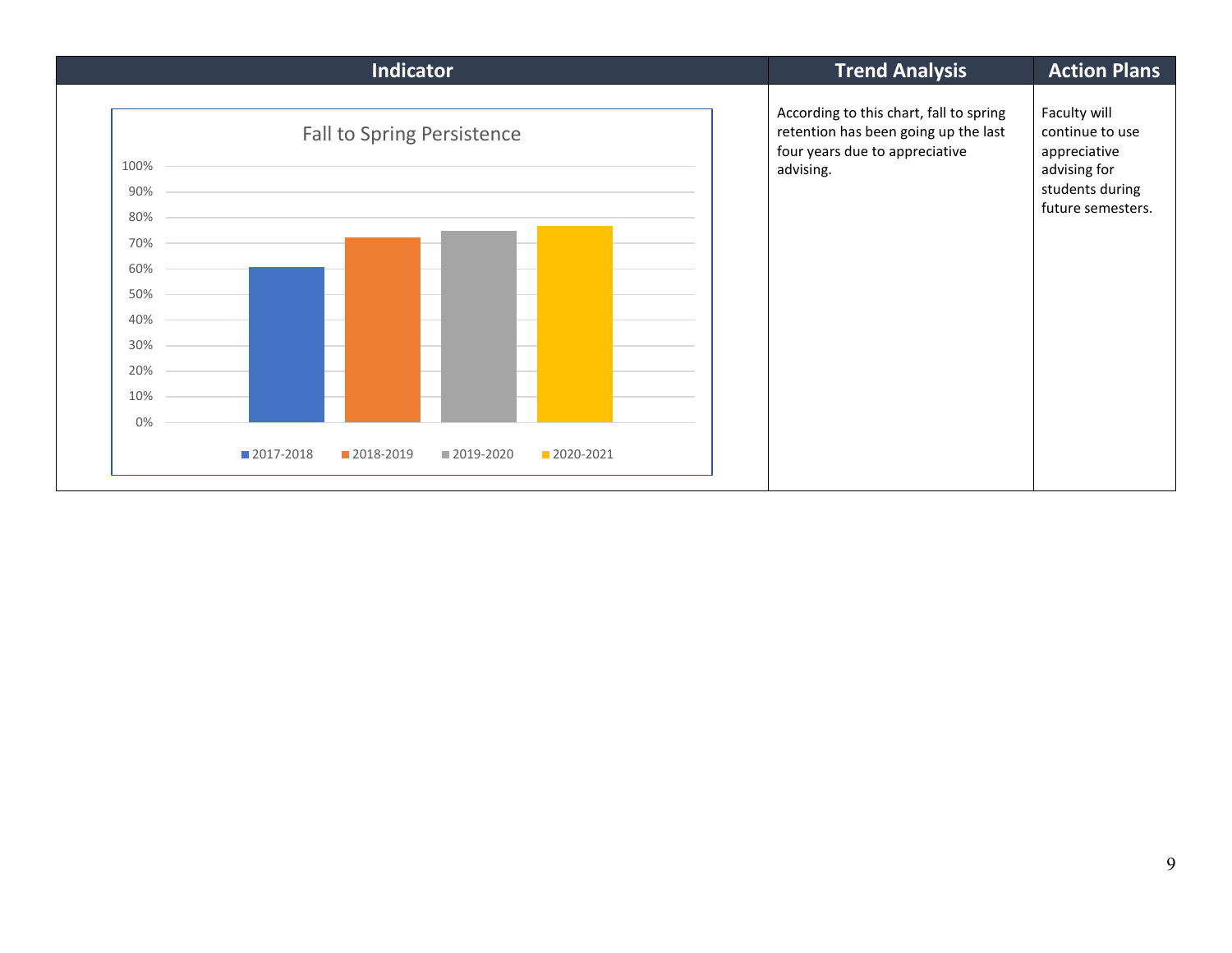| <b>Indicator</b>                                                                                                         | <b>Trend Analysis</b>                                                                                                                                                                                                                                                                     | <b>Action Plans</b>                                                                                                                                                                                                                  |
|--------------------------------------------------------------------------------------------------------------------------|-------------------------------------------------------------------------------------------------------------------------------------------------------------------------------------------------------------------------------------------------------------------------------------------|--------------------------------------------------------------------------------------------------------------------------------------------------------------------------------------------------------------------------------------|
| <b>Fall to Fall Retention</b><br>100.00%<br>90.00%<br>80.00%<br>70.00%<br>60.00%<br>50.00%<br>40.00%<br>30.00%<br>20.00% | This upward trend showed the<br>changes that the faculty were making<br>in the program was influencing<br>students to remain in the program<br>until graduation. However, the 2020-<br>21 year was affected negatively by the<br>COVID-19 pandemic and the switch to<br>virtual learning. | Faculty will<br>continue to advise<br>and register<br>students during the<br>semesters. More<br>virtual and online<br>classes will be<br>offered to give<br>students flexibility<br>in order to stay on<br>track with the<br>degree. |
| 10.00%<br>0.00%<br>2017-2018<br>2018-2019<br>■ 2019-2020<br>2020-2021                                                    |                                                                                                                                                                                                                                                                                           |                                                                                                                                                                                                                                      |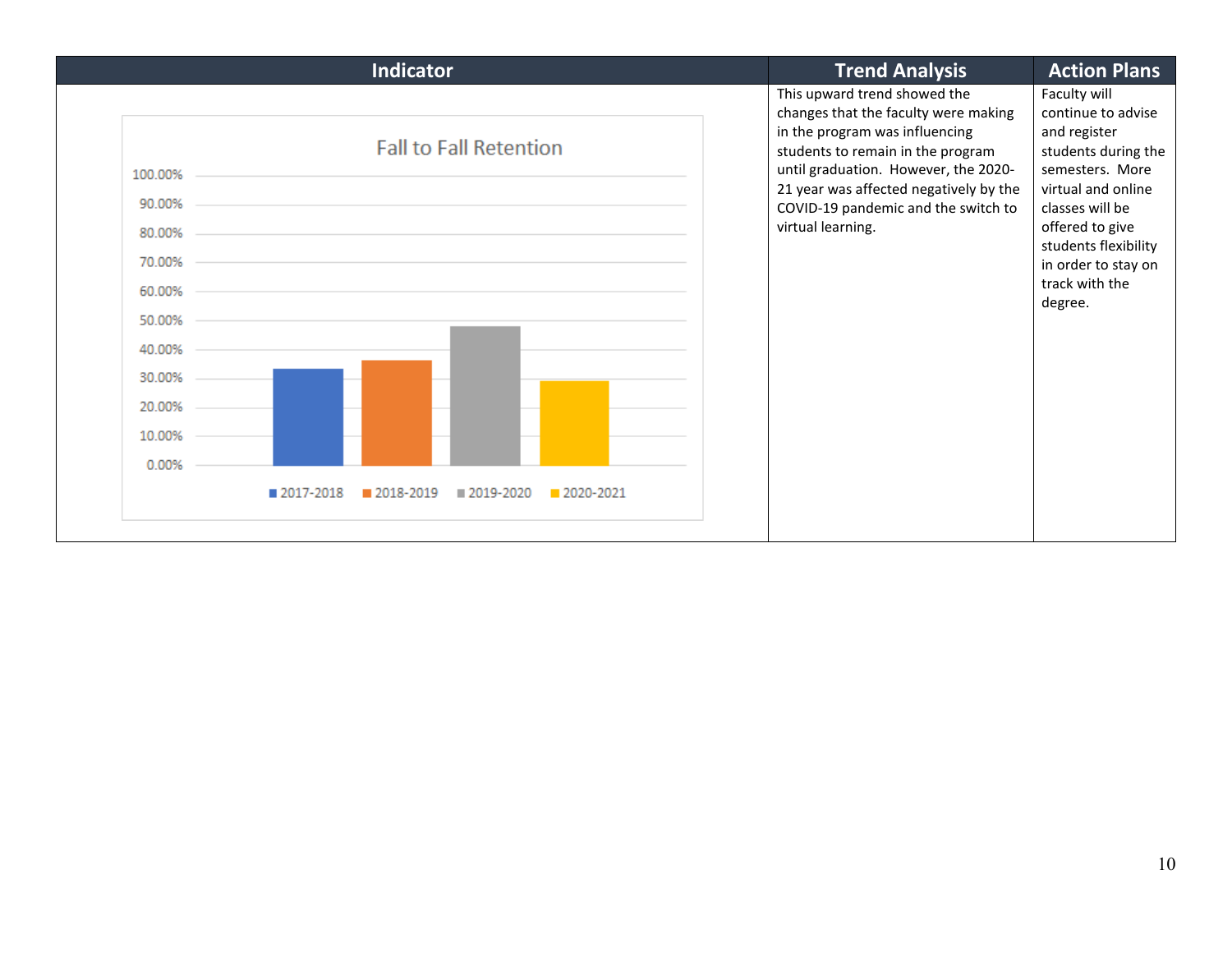